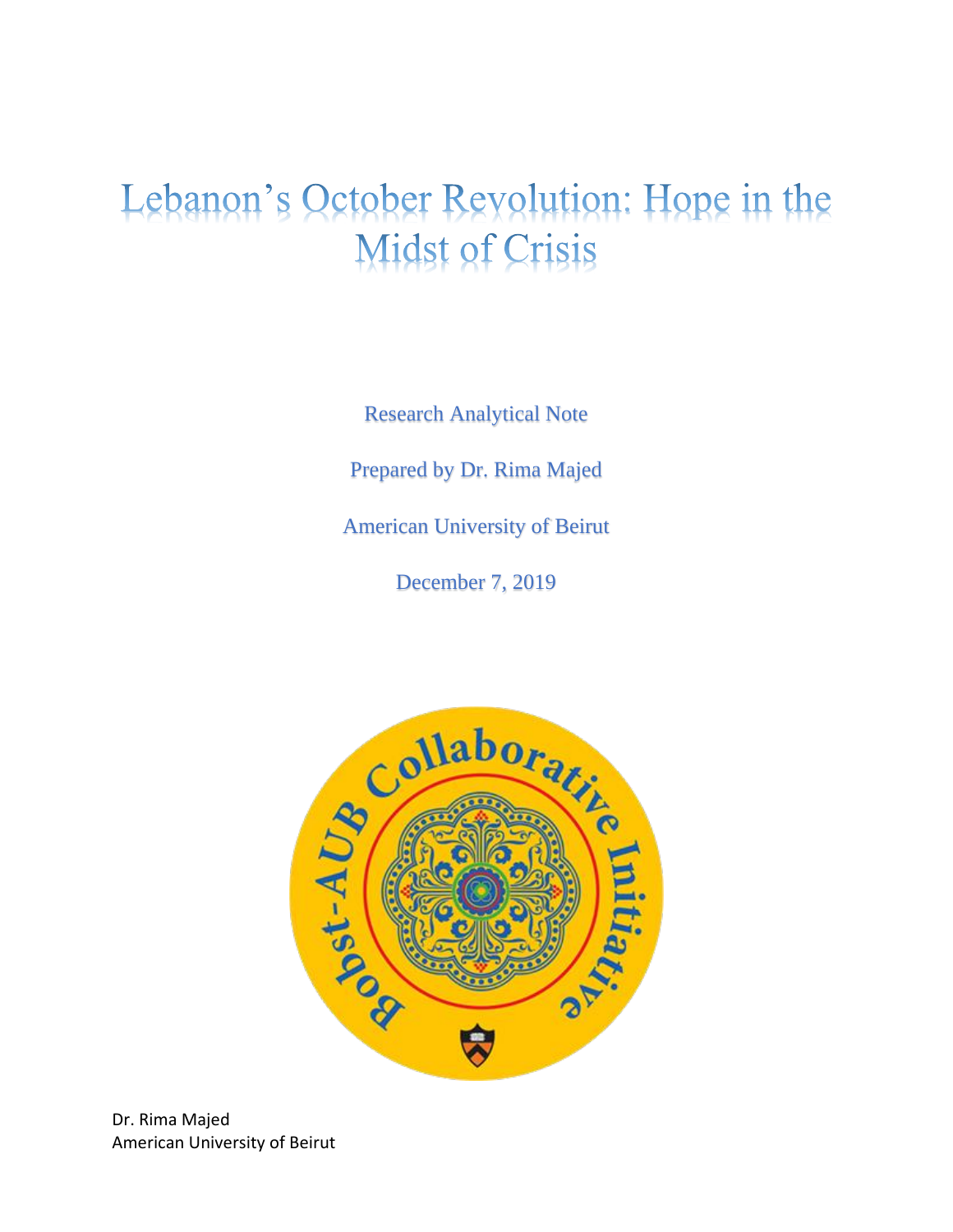Lebanon's crisis has been looming in the horizon for months, [if not years.](http://www.thinktriangle.net/wp-content/uploads/2019/11/Extend_Pretend_Lebanons_Financial_House_of_Cards_2019.pdf) The country's post-civil war system, characterized by sectarian power-sharing and neoliberal economy, reached a serious [deadlock.](http://beirut-today.com/2019/04/23/lebanon-budget-people/) The year 2019 exposed the [country's financial and economic fragility.](https://www.reuters.com/article/us-lebanon-economy-dollar-insight/show-me-the-money-dollar-hungry-businesses-squeezed-in-lebanon-idUSKBN1W42BR) The shortage of US dollars and the serious threat of the devaluation of the Lebanese pound (so far not officially declared, but obvious in the unofficial exchange rate used outside banks), coupled with inflation and a loss of purchasing power by around 30%, has seriously affected most segments of the Lebanese society in their everyday life.

The week preceding the start of the revolution was [explosive on many levels:](https://www.opendemocracy.net/en/north-africa-west-asia/lebanons-october-revolution-must-go-on/) the accentuation of the US dollar liquidity problem, the state's catastrophic response to the wildfires that ravaged the country, the insulting [sectarian and patronizing declarations](https://www.aljazeera.com/news/2019/10/judgment-day-lebanese-devastated-wildfires-191016170006745.html) of some politicians, the intermittent shortage in some of the essential needs such as [gas, medical supplies and bread,](https://aawsat.com/english/home/article/1932326/lebanon-besieged-bread-medicine-fuel-crises) and the government's decision to impose new taxes (including a tax on Whatsapp calls!) formed the perfect recipe for the eruption of a revolution.

On the evening of October  $17<sup>th</sup>$ , thousands of Lebanese – mainly from deprived backgrounds mobilized on their motorbikes in the capital Beirut to block roads and burn tires in protest against the government's newly imposed taxes and the dire socio-economic conditions. Spontaneous and unorganized, the mobilizations quickly spread to other parts of the country with Tripoli, Sidon, Tyr, Aley, and the Beqaa witnessing unprecedented mass mobilizations against the ruling class.

[The revolution was declared!](https://www.jadaliyya.com/Details/40218) Two main slogans took over the squares everywhere in the country: "The People Want the Downfall of the Regime" [Al-Sha'b Yurid Isqat al-Nizam] echoing the chant from the 2011 Arab Uprisings rejecting the ruling regime, and "*All Means All*" *Kellon Ya'ani Kellon* responding to the Lebanese particularities whereby the sectarian consociational regime does not have one head (a dictator) but rather multiple leaders all equally rejected by the revolution. The denunciation of the regime as a whole, in all its figures, was the unifying call during the first few days of the revolution.

As time went by, the political dynamics transformed and the attempts by the sectarian political parties at coopting or repressing the revolution became clearer. Some sectarian political parties tried to ride the tide and coopt the revolution by presenting themselves as being part of it (such as the Lebanese Forces, and the Phalanges *Al-Kata'eb*), while others have clearly tried to counter the revolution by mobilizing their constituencies in the streets either in militia/thugs-like scenes of violence (such as the Amal and Hezbollah supporters' mobilizations in Beirut, Tyr and the Beqaa) or through protests in support of the regime (such as the Free Patriotic Movement's supporters mobilizations to Baabda Palace). This counter-revolutionary wave was also coupled with sectarian leaders using the army and the state's security apparatus to [arrest activists and violently repress](https://www.amnesty.org/en/latest/news/2019/11/lebanon-protests-explained/)  [protesters.](https://www.amnesty.org/en/latest/news/2019/11/lebanon-protests-explained/) However, despite all these attacks, the uprising is still on.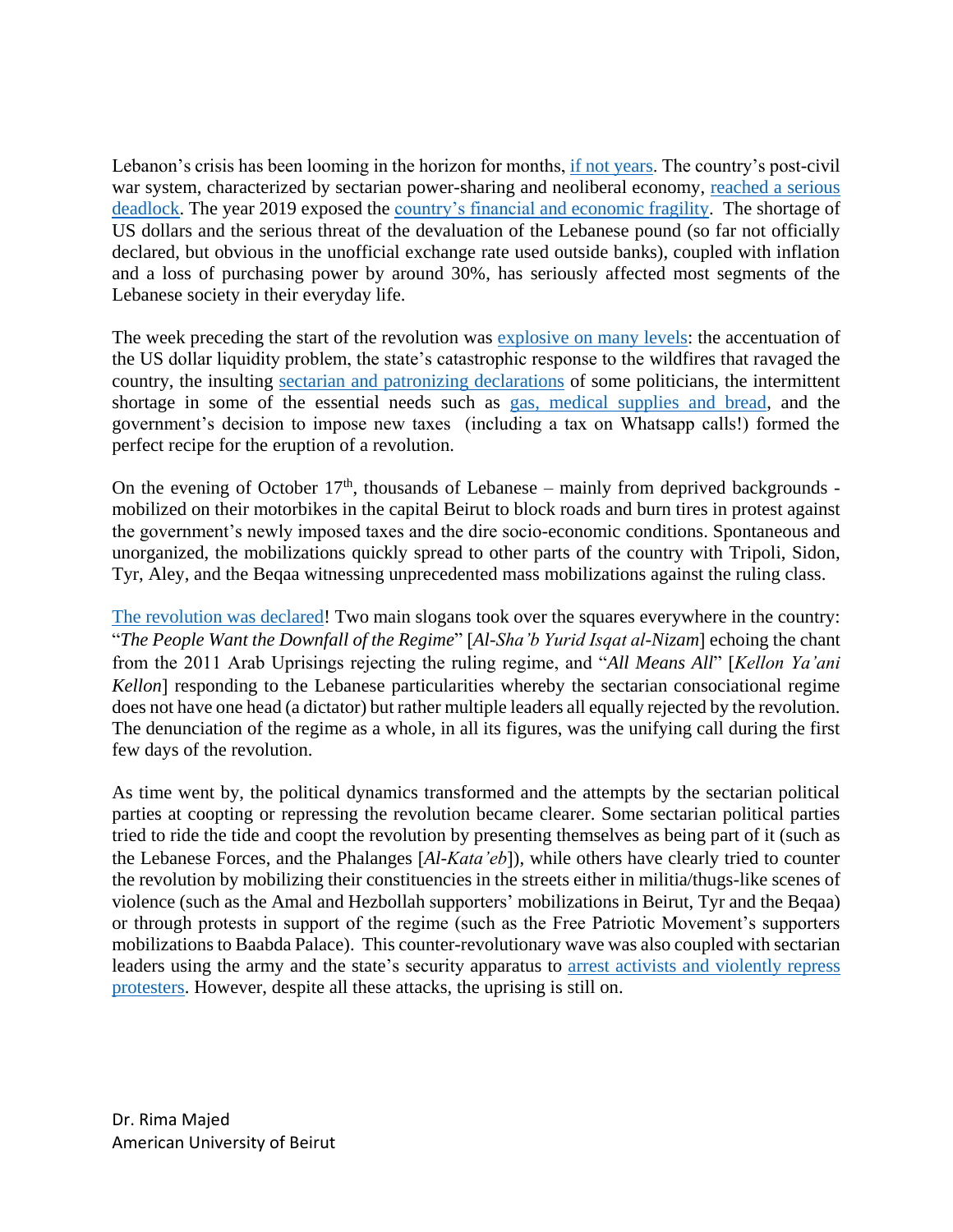## **The Centrality of the Socio-Economic Question**

Lebanon has always been studied and analyzed from the vantage point of geopolitics, international relations, and sectarian dynamics. Rare are the instances when the Lebanese society and its internal social and economic dynamics have been taken seriously. Dubbed as a ["deeply divided society"](https://www.lebanesestudies.com/portfolio-item/what-is-so-deep-about-deeply-divided-societies/) along sectarian lines, other 'deep divisions' such as class, region or gender have been marginal in the broader study of Lebanese politics. The revolutionary explosion of October  $17<sup>th</sup>$  over economic issues and internal governance is a clear reminder of the importance of understanding not only the regional context and its implication on sectarianism, but also - and maybe more importantly - the internal social and economic dynamics that govern society.

The centrality of the socio-economic question in this uprising is clear. For the first time since the end of the civil war, people mobilize in such big masses in all regions with clear class-based slogans addressing the ruling class as a group of "corrupt thieves" and targeting the central bank [and commercial banks](https://www.france24.com/en/20191108-protesters-in-lebanon-target-the-central-bank) as being the essence of the crisis. The rejection of austerity measures and of flat and regressive taxes that take away from the working and middle classes has been loudly raised in the streets. In the face of growing discontent, the [rejection of the central bank to impose](https://www.dailystar.com.lb/Business/Local/2019/Nov-12/495361-salameh-no-haircut-capital-control-by-bdl.ashx)  [capital control or haircuts](https://www.dailystar.com.lb/Business/Local/2019/Nov-12/495361-salameh-no-haircut-capital-control-by-bdl.ashx) on the 'big depositors' while illegally restricting all other bank depositors from freely accessing their current accounts and imposing weekly ceilings on withdrawal as low as 200\$ have only led to more rage against the banking sector. For most people, it has become clear that [the bill of the crisis will have to be payed from the pockets of the average](https://www.dailystar.com.lb/Business/Local/2019/Nov-08/495191-lebanons-richest-need-to-take-a-haircut.ashx)  [Lebanese,](https://www.dailystar.com.lb/Business/Local/2019/Nov-08/495191-lebanons-richest-need-to-take-a-haircut.ashx) while the ultra-rich get away with transferring their millions outside the country in order to preserve their wealth. This tension has created numerous attacks on banks around the country. Instead of the state intervening to impose regulations that protect small and medium depositors and ensure that people have access to their funds, it intervened by [deploying security forces to](https://www.dailystar.com.lb/Business/Local/2019/Nov-20/495949-business-as-usual-as-banks-reopen-under-tight-security.ashx)  [protect bank branches throughout the country.](https://www.dailystar.com.lb/Business/Local/2019/Nov-20/495949-business-as-usual-as-banks-reopen-under-tight-security.ashx)

It is worth mentioning here that Lebanon's sovereign debt is now at [86 billion dollars](https://www.aljazeera.com/ajimpact/decision-time-lebanon-faces-major-debt-crunch-191128012203508.html) – the third highest in the world relative to its GDP - most of it to be paid back to [Lebanese commercial banks](https://www.aljazeera.com/ajimpact/decision-time-lebanon-faces-major-debt-crunch-191128012203508.html) that have been lending the state at high interest rates since the end of the civil war in 1990. This [regulated Ponzi scheme,](https://www.nytimes.com/2019/12/02/opinion/lebanon-protests.html) in which the banking sector is benefitting at the expense of the majority of Lebanese people, have [exacerbated social inequalities](https://carnegie-mec.org/2019/09/17/no-country-for-poor-men-how-lebanon-s-debt-has-exacerbated-inequality-pub-79852) to the point that Lebanon has become ranked amongst the most [unequal countries in the world](https://blogbaladi.com/lebanon-has-the-3rd-highest-degree-of-wealth-inequality-in-the-world/) in terms of wealth disparity.

Moreover, the absence of a productive economy and the reliance on the banking and service sectors that offer very limited job opportunities and have very low appetite for skilled labor has led Lebanon to have amongst the highest rates of [youth unemployment](https://en.annahar.com/article/1004952-unemployment-the-paralysis-of-lebanese-youth) globally. The majority of the [country's youths are either unemployed, or have been pushed to migrate for work abroad](https://www.taylorfrancis.com/books/e/9780429398988/chapters/10.4324/9780429398988-6) - a perfect deal for the rentier economy that relies heavily on remittances in US dollars from Lebanese emigrants. The absence of productive sectors also means that Lebanon imports most of its basic needs, and thus pays for it in US dollars – a main reason why the current financial crisis and shortage of US dollars pauses a serious threat in terms of food security and healthcare provisions. This all comes at a time when the [World Bank warns](https://www.dailystar.com.lb/News/Lebanon-News/2019/Nov-06/495084-world-bank-highlight-urgent-need-to-stop-emerging-economic-crisis.ashx) that while 30 percent of the Lebanese population already live under the poverty line (set at 4\$ a day), the figure is likely to increase to 50 percent in the near future given the rate at which the financial situation is worsening.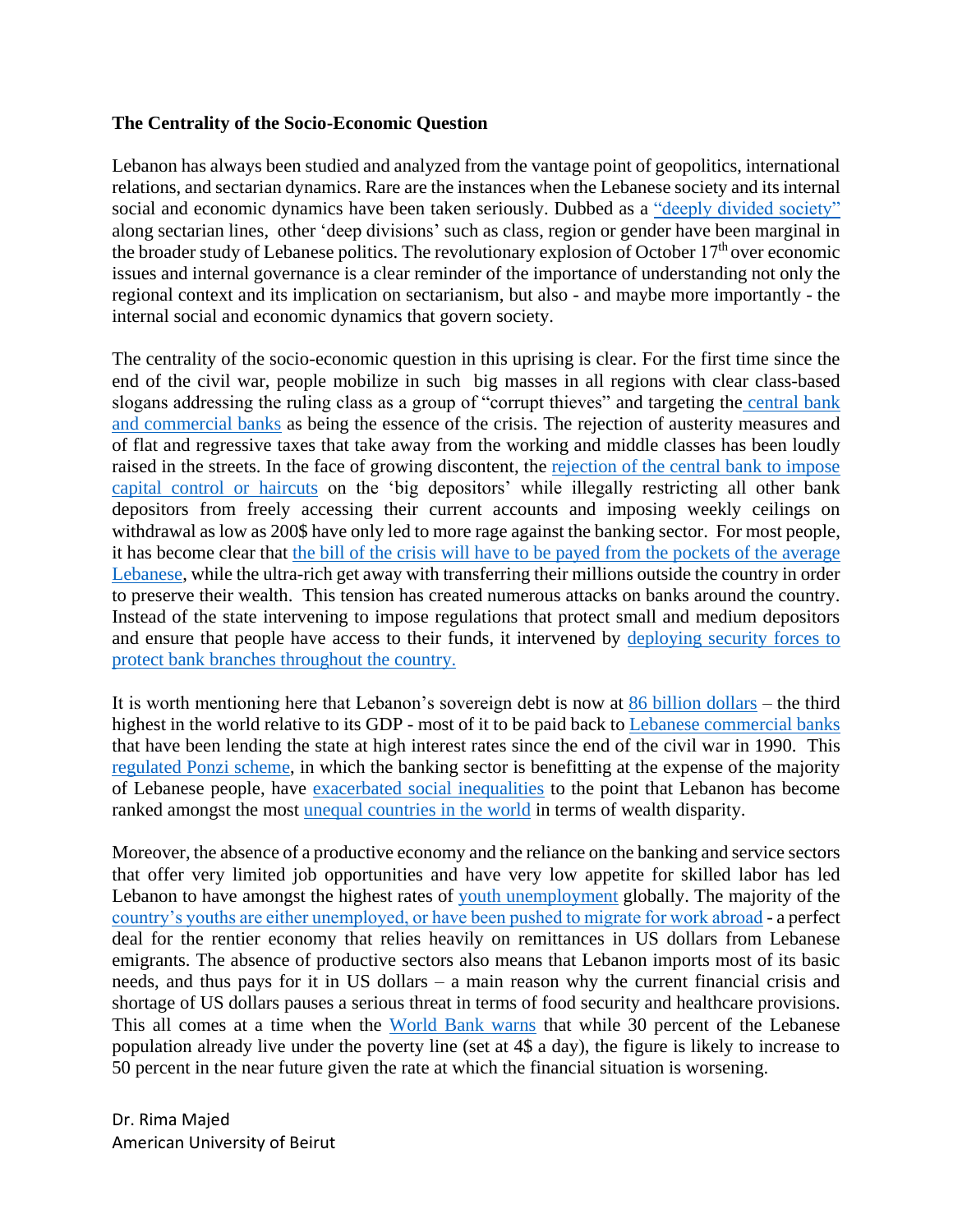It is in this context of deteriorating economic conditions that the alarming structural problems of the Lebanese economy became obvious to the lay person. Tens of thousands have already [lost their](https://www.dailystar.com.lb/Business/Local/2019/Nov-29/496470-job-losses-and-pay-cuts-as-lebanons-economy-crumbles.ashx)  [jobs or have seen their salaries being cut](https://www.dailystar.com.lb/Business/Local/2019/Nov-29/496470-job-losses-and-pay-cuts-as-lebanons-economy-crumbles.ashx) because of the crisis. The figures are expected to increase in the coming months, with the majority of Lebanese workers and small business owners having the pay the highest price. The economic crisis and its clear implications on the everyday life of the big majority of the Lebanese society has exposed the dysfunctions of a rentier neoliberal system that cares little about social protection while it focuses on preserving the interests of the few. It is in times like these that the "us versus them" in Lebanese society is reversed from the often-cited sectarian one – the usual card of the ruling elites – to a more obvious class-based one.

## **A Leaderless Revolution?**

Born out of a deep economic crisis, Lebanon's October revolution is far from being an organized uprising with clear leadership. Unlike revolutions that take the form of a pre-planned 'coup', this uprising is closer to a social explosion that came as a reaction to an economic crisis that has impoverished the majority of the population. In that sense, Lebanon's uprising was neither preplanned nor clearly organized in its initial stages. The spontaneous mobilizations across the country, the radical rejection of the system as a whole, and the insistence to remain in the streets for weeks – even after the resignation of the Prime Minister Saad Hariri – indicated that this is not simply another 'movement' that is set to end soon; but rather that a revolutionary process has started and is expected to last for years, if not decades.

One of the most heard criticisms of this uprising – mainly from the regime, but also from bystanders – is that it has no clear leadership or demands. While it is true that for the revolution to mature and lead to a transition it needs to be able to propose a clear alternative, it seems too naïve to request from a spontaneous uprising to organize itself and come up with a leadership and a clear plan within only a few weeks. A quick analogy with the ruling elites exposes the ridiculousness of the request: while the main figures that govern the Lebanese regime are less than thirty men who have known each other and worked together for more than thirty years, and who are well organized in political parties that have clear structures and important powers, are unable to agree on a rescue plan for the country or to agree on a new government; why are around a million citizens who spontaneously mobilized in the streets without previously knowing each other or having preexisting organization expected to have a clear leadership and clear demands? This seems to be an absurd request.

Moreover, the rejection of the uprising to name a clear leadership has been a strength in the initial phase of the revolution. Learning from the experience of the 2015 #You\_Stink movement, activists have recognized the call from the regime to designate a leadership and negotiate as a trap to contain the movement. In 2015, the regime used the same tactic and protesters responded by forming a committee that tried to negotiate with the government possible solutions for the garbage crisis. This had catastrophic results: the known leadership of the #You\_Stink movement was systematically attacked in a defamation campaign orchestrated by the regime accusing them of being traitors and working for foreign intelligence, while the negotiation committee that spent months meeting with the ministry in charge was unable to enforce any of its recommendation. This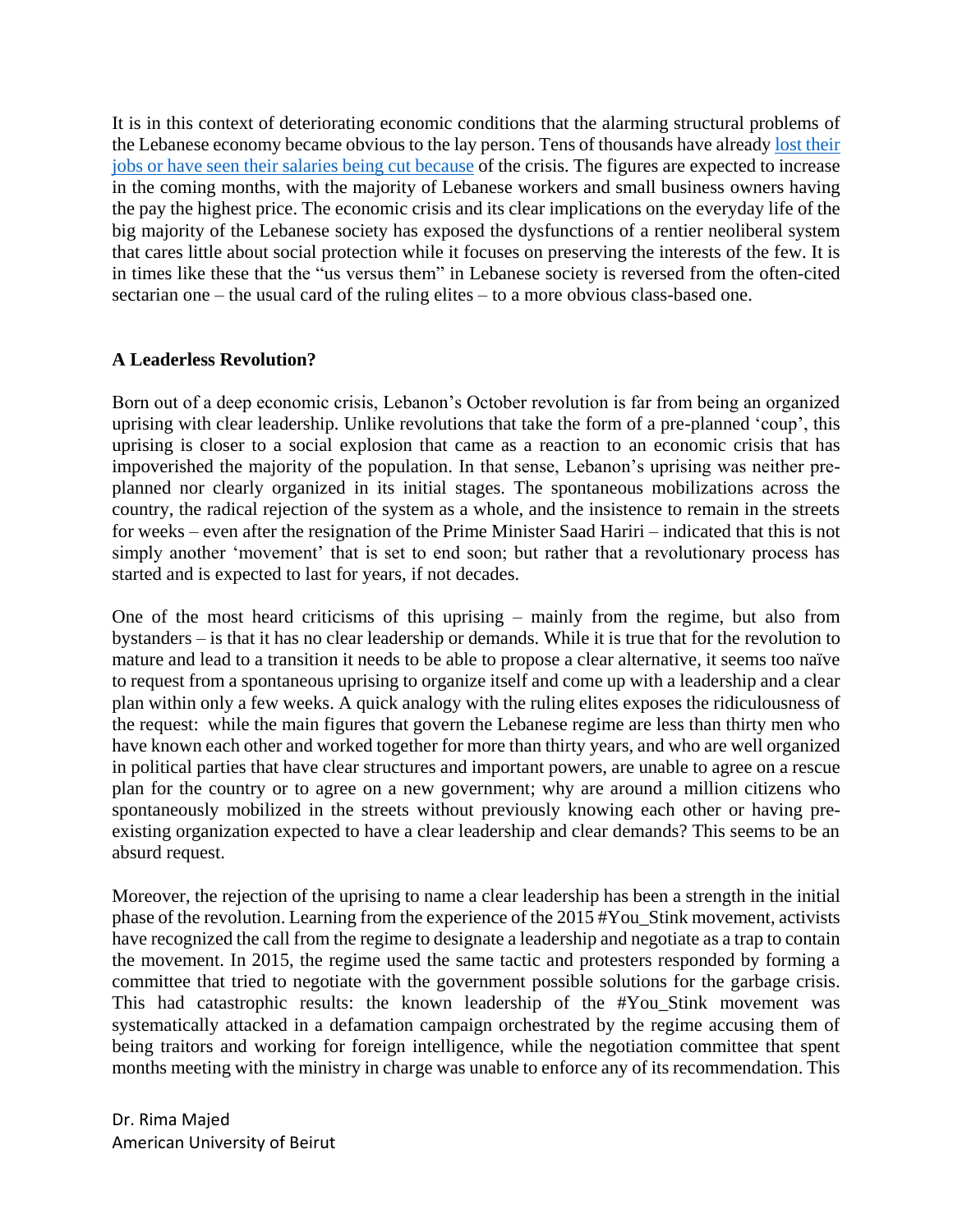whole process only succeeded in putting an end to the movement and retrieving people from the streets.

Therefore, learning from previous experiences with this regime, the October 2019 uprising raised the famous slogan "The People Demand, They Don't Negotiate" *Al-Sha'b Yutaleb wa la Yufawed*. This is an important reminder that the people and the regime cannot be equated, especially not in cases of popular uprisings that are spontaneous. After all, it is the government that has power and responsibility to act on the economic and political crisis, not the people who mobilized to protest the crisis. In such cases, the power of the hundreds of thousands in the streets is to pressure the regime, hold it responsible, and force it to work on their demands; therefore, it cannot be treated as an equal party in the political game and it cannot (yet!) be asked to negotiate or take responsibility as if it was part of the system.

Having said that, it is also important to mention that the lack of pre-existing strong organization is one of the main predicaments of this revolution. The post-war regime has worked systematically on killing any possibility of organization that can counter the sectarian political parties. Unions and syndicates were amongst the first targets. Alternative non-sectarian political parties too. Today, almost all unions are controlled by the ruling parties and all non-sectarian political parties are weak and marginal to the point that they play no serious role in the uprising. Absent are the political parties that have a real popular base and that are able to propose an alternative political plan to counter not just the sectarian system, but also the neoliberal system that is at the core of today's crisis. Moreover, the post-war era witnessed the flourishing of the NGOs sector that also contributed to the depoliticization of public life and the spread of an 'apolitical' culture. While these obstacles are real and form an important setback to the revolution, the picture is not completely bleak.

Lebanon also has a long history of activism with many networks of activists and organizers dating back years, if not decades. Although not organized in ways that can claim representation of the masses in the streets, these pre-existing bodies – together with newly formed groups and coalitions – can surely become the scaffolders of the revolution in its coming phases if they manage to organize and create broad alliances to push for a clear agenda that prioritizes social and economic questions. It is also these pre-existing networks of activists that are today the most active in the various squares around the country, organizing marches and sit-ins, planning mobilizations and discussion possible strategies, and providing spaces for public debates and discussion sessions that aim at bringing people together and disseminating knowledge about the regime and how it works. There is also great efforts being put in the past weeks at creating coalitions between the various groups on the ground and trying to focus the demands and the political vision for the transitional period. This work will take time to mature given the lack of resources and the organizational weaknesses, but it seems that the importance of organizing has become a priority for many. Three main key points are crucial for the coming period: (1) the organization along lines that maintain the horizontal (interest-based) division rather than the vertical (sectarian-based) divides; (2) organizing at the national level beyond the centrality of the capital Beirut; and (3) developing a clear political agenda that prioritizes the socio-economic demands and forms a realizable alternative.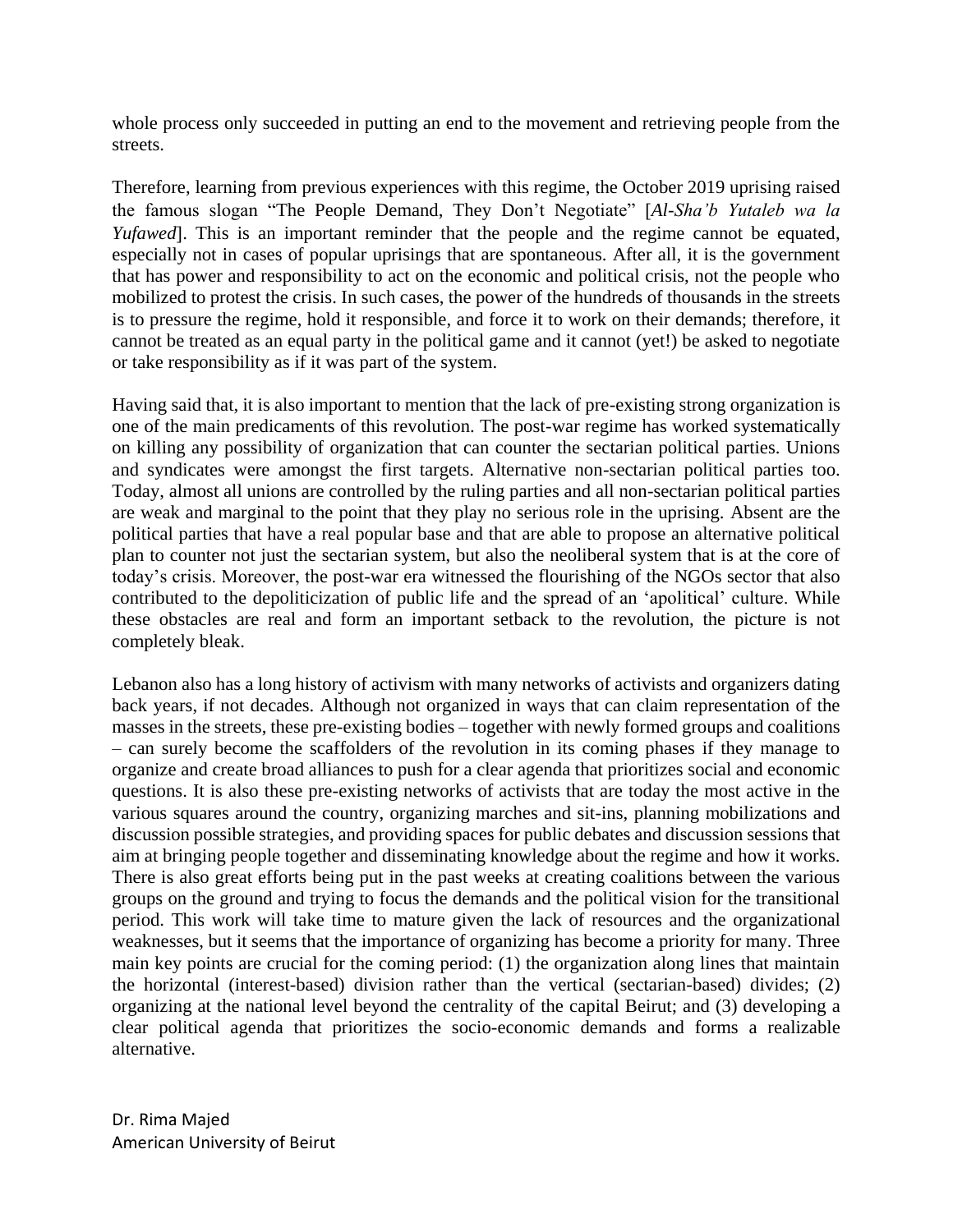## **The Ghost of the Civil War**

During the first two weeks of the uprising, many have declared October  $17<sup>th</sup>$ , 2019 to be the real date of [the end of the civil war.](https://www.opendemocracy.net/en/north-africa-west-asia/lebanons-october-revolution-end-civil-war/) It was considered that this revolution was going to finally turn the page of the (post-)'civil war regime' that has governed the country since the declaration of the Ta'if agreement in 1989. In fact, the end of the military operations in 1991 came with an amnesty law that prevented any type of transitional justice and that allowed sectarian warlords to become the country's rulers. More than three decades later, it is still the same warlords – in addition to some new figures that have accepted to cover their crimes - that control the country and its resources. This class of elites has adopted two main strategies since 1992: (1) reinforcing fierce neoliberal policies under the guidance of the former Prime Minister Rafiq Hariri who pushed for the privatization of several vital sectors, and (2) the sectarianization (and cantonization) of society through the entrenchment of a system of clientelism that plays on the ghost of the civil war in order to divide and rule. The October Revolution came to loudly reject the post-war system in all its figures and policies.

However, this initial euphoria around the idea of the revolution putting a final end to the civil war was quickly countered by the growing fear around the prospects of a new civil war erupting, especially following the repeated violent attacks of regime supporters on protesters. Less than a week into the uprising, the leader of Hezbollah, Hassan Nasrallah, [warned against chaos and the](https://www.reuters.com/article/us-lebanon-protests-scuffles/hezbollah-warns-of-chaos-civil-war-in-lebanon-idUSKBN1X41IV)  [possibility of sliding into a civil war.](https://www.reuters.com/article/us-lebanon-protests-scuffles/hezbollah-warns-of-chaos-civil-war-in-lebanon-idUSKBN1X41IV) This was followed by a number of orchestrated attacks that reminded many Lebanese of the civil war days and of militia-rule in the streets. The fear of the renewal of the war started to rise with the attempts of political parties to sectarianize the streets. While protesters had been mobilizing for more than forty days raising only Lebanese flags and focusing mainly on socio-economic demands, the mobilization of the partisans of Amal and Hezbollah in the past week under clear sectarian slogans and chants formed a crucial turning point in the revolution. Following the daily attacks on protesters and the ferocious social media campaign against the revolution, the country entered in a few days of heightened fear and tension during the [last week of November.](https://www.aljazeera.com/news/2019/11/lebanon-protesters-cautious-clashes-sectarian-groups-191127143058987.html) However, this quickly dissipated with the following days witnessing a number of ['mothers marches'](https://www.middleeasteye.net/news/beirut-women-lead-show-unity-after-night-tensions) against civil strife in [many regions of the country.](https://www.dailystar.com.lb/News/Lebanon-News/2019/Nov-27/496366-mothers-lead-anti-sectarian-marches-in-beirut-tripoli.ashx) The revolution bounced back to clearly denounce the attempts at sectarianization and the possibilities of dragging the country into a civil war.

For the sake of clarity and accuracy, it is worth noting that there is no such thing as "sliding into" a civil war. The idea that the road to civil war is a slippery slope is wrong. Civil wars are not a natural development or a coincidence. They cannot be the result of an unintentional drift away from the initial path. Civil wars are political decisions. They require arming and funding, as well as training and political backing. In that sense, all talks about the possibility of the revolution to slide into a civil war are unfounded. This is not to say that a war is completely unlikely. However, this is to clarify that a civil war is a political decision that can only be taken at this point by political parties that are in power and that have access to arms and funding. In that sense, it is wrong to accuse the revolution for taking the country to a civil war. While revolutions can come in the shape of social explosions, civil wars are intentional political decisions. Therefore, in times of economic crisis and social hardship, sectarian political entrepreneurs will try to bring out the ghost of the civil war and might try to instigate violence in order to kill the revolution with fear. However, the reply of the Lebanese streets so far has been mature enough in making sure not to be dragged into